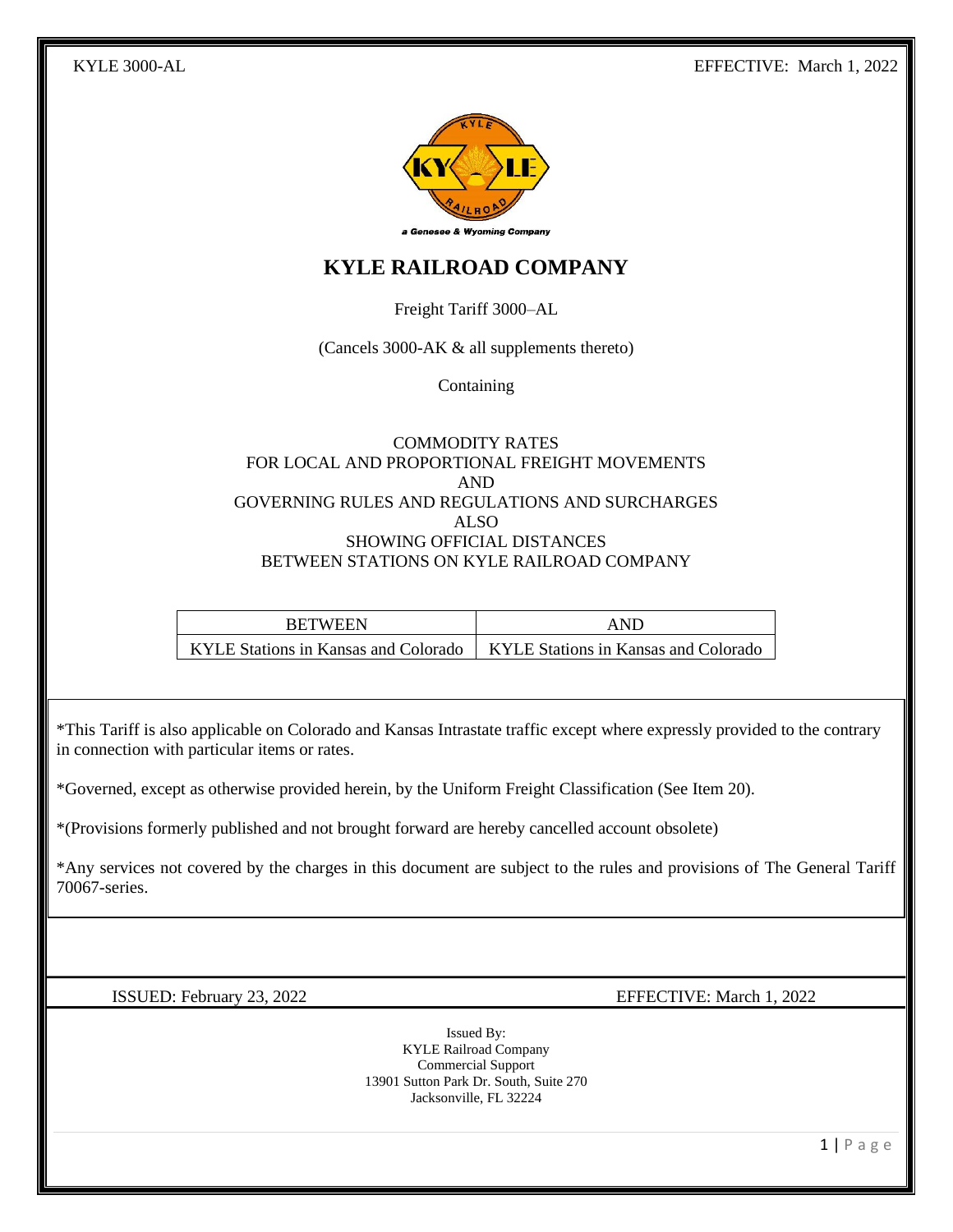### **KYLE RAILROAD COMPANY** *TABLE OF CONTENTS*

| <b>GENERAL:</b>                                                                                             | PAGE NO.       |
|-------------------------------------------------------------------------------------------------------------|----------------|
| $\blacktriangleright$                                                                                       |                |
| ⋗                                                                                                           |                |
| ⋗                                                                                                           |                |
| REFERENCE MARKS, EXPLANATION OF $--------------------------- 18$<br>⋗                                       |                |
| ⋗                                                                                                           |                |
| STATIONS, GEOGRAPHICAL LIST OF ---------------------------------<br>⋗                                       | $\overline{2}$ |
| RULES & OTHER GOVERNING PROVISIONS - GENERAL RULES & REGULATIONS: TTEM NO.                                  |                |
|                                                                                                             |                |
| CANCELING ITEMS, METHOD OF $------------------------------ 30$<br>CLAIMS $------------------------ 75$<br>⋗ |                |
| ⋗                                                                                                           |                |
|                                                                                                             |                |
| ⋗                                                                                                           |                |
| DEPOSITS, SECURITY, FOR PAYMENT OF DEMURRAGE OR OTHER ACCESSORIAL<br>≻                                      |                |
|                                                                                                             | - 90           |
| DISTANCES, APPLICATION OF $------------------------------------------ 60$<br>➤                              |                |
| ⋗                                                                                                           |                |
| FRACTIONS, DISPOSITIONS OF $------------------------------------ 65$                                        |                |
| INTERMEDIATE APPLICATION - DESTINATION---------------------------- 55<br>⋗                                  |                |
| ⋗                                                                                                           |                |
| NUMBERS, CONSECUTIVE $------------------------------------25$<br>⋗                                          |                |
| ↘                                                                                                           |                |
| REFERENCE TO TARIFFS, ITEMS, NOTES, RULES, ETC ----------------------<br>⋗                                  | 20             |
| ⋗                                                                                                           |                |
| SURCHARGE -- COVERED HOPPER CARS --------------------------------- 180<br>⋗                                 |                |
| SURCHARGE -- FARM PRODUCTS -----------------------------------<br>⋗                                         | 175            |
| TERMINAL OR TRANSIT PRIVILEGES OR SERVICES------------------------<br>⋗                                     | 45             |
| ⋗                                                                                                           | 70             |
| ⋗                                                                                                           | 40             |

### **SECTION 1 – SPECIAL COMMODITY RATES:**

➢ ITEMS 200 THRU 420.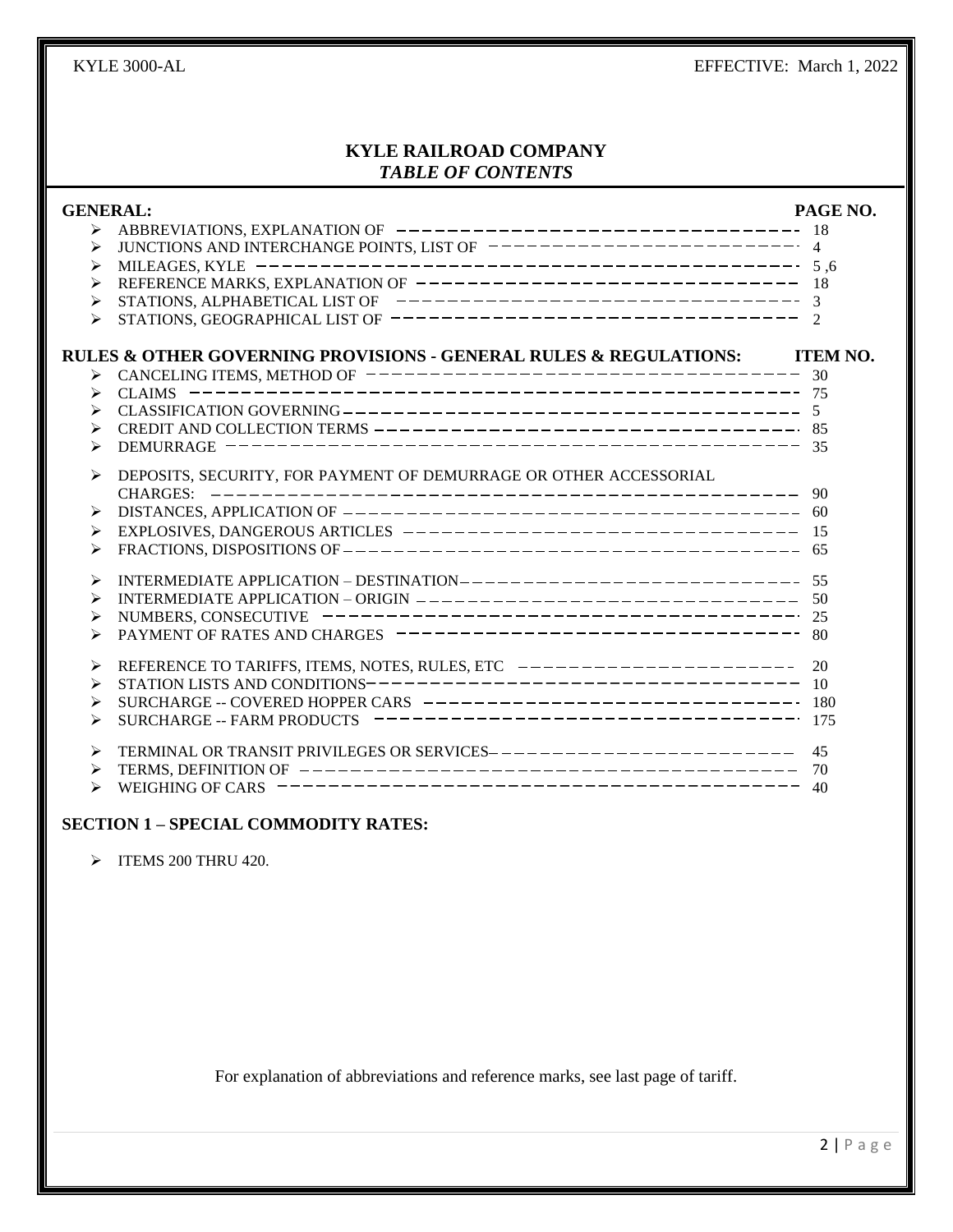# **KYLE RAILROAD COMPANY** *GEOGRAPHICAL LIST OF STATIONS IN KANSAS AND COLORADO FROM, TO AND AT WHICH RATES APPLY (NOTE A)*

| <b>STATION</b>        | <b>INDEX</b> | <b>STATION</b>        | <b>INDEX</b> | <b>STATION</b>            | <b>INDEX</b> |
|-----------------------|--------------|-----------------------|--------------|---------------------------|--------------|
| <b>BELLEVILLE, KS</b> | 50           | <b>CLAYTON, KS</b>    | 155          | LIMON, CO                 | 275          |
| RYDAL, KS             | 55           | <b>JENNINGS, KS</b>   | 160          | AMES, KS                  | 1935         |
| <b>SCANDIA, KS</b>    | 60           | DRESDEN, KS           | 165          | RICE, KS                  | 1940         |
| NORWAY, KS            | 61           | <b>SELDEN, KS</b>     | 170          | CONCORDIA, KS             | 1945         |
| YUMA, KS              | 62           | <b>REXFORD, KS</b>    | 175          | YUMA, KS                  | 1950         |
| CONCORDIA, KS         | 63           | <b>BRETON, KS</b>     | 180          | <b>JAMESTOWN, KS</b>      | 2085         |
| <b>COURTLAND, KS</b>  | 65           | GEM, KS               | 185          | <b>SCOTTSVILLE, KS</b>    | 2090         |
| FORMOSO, KS           | 70           | COLBY, KS             | 190          | <b>GILBERT, KS</b>        | 2095         |
| <b>MONTROSE, KS</b>   | 75           | LEVANT, KS            | 195          | <b>BELOIT, KS</b>         | 2100         |
| <b>MANKATO, KS</b>    | 80           | <b>BREWSTER, KS</b>   | 200          | <b>SOLOMON RAPIDS, KS</b> | 2105         |
| OTEGO, KS             | 85           | EDSON, KS             | 205          | <b>GLEN ELDER, KS</b>     | 2110         |
| ESBON, KS             | 90           | <b>GOODLAND, KS</b>   | 210          | <b>CAWKER CITY, KS</b>    | 2120         |
| LEBANON, KS           | 95           | <b>CARUSO, KS</b>     | 215          | DOWNS, KS                 | 2125         |
| <b>BELLAIRE, KS</b>   | 100          | RULETON, KS           | 220          | <b>OSBORNE, KS</b>        | 2285         |
| SMITH CENTER, KS      | 105          | KANORADO, KS          | 225          | SOLOMON, KS (NOTE B)      | 3185         |
| ATHOL, KS             | 110          | PECONIC, CO           | 230          | NILES, KS                 | 3200         |
| <b>KENSINGTON, KS</b> | 115          | <b>BURLINGTON, CO</b> | 235          | <b>BENNINGTON, KS</b>     | 3210         |
| AGRA, KS              | 120          | BETHUNE, CO           | 240          | LINDSEY, KS               | 3215         |
| <b>GRETNA, KS</b>     | 125          | STRATTON, CO          | 245          | <b>MINNEAPOLIS, KS</b>    | 3220         |
| PHILLIPSBURG, KS      | 130          | VONA, CO              | 250          | DELPHOS, KS               | 3235         |
| STUTTGART, KS         | 135          | SEIBERT, CO           | 255          | GLASCO, KS                | 3240         |
| PRAIRIE VIEW, KS      | 140          | <b>FLAGLER, CO</b>    | 260          | SIMPSON, KS               | 3245         |
| <b>ALMENA, KS</b>     | 145          | ARRIBA, CO            | 265          | <b>ASHERVILLE, KS</b>     | 3250         |
| <b>NORTON, KS</b>     | 150          | GENOA, CO             | 270          | SALINA, KS (NOTE C)       | ------       |

For explanation of Notes A, B and C, see Page 3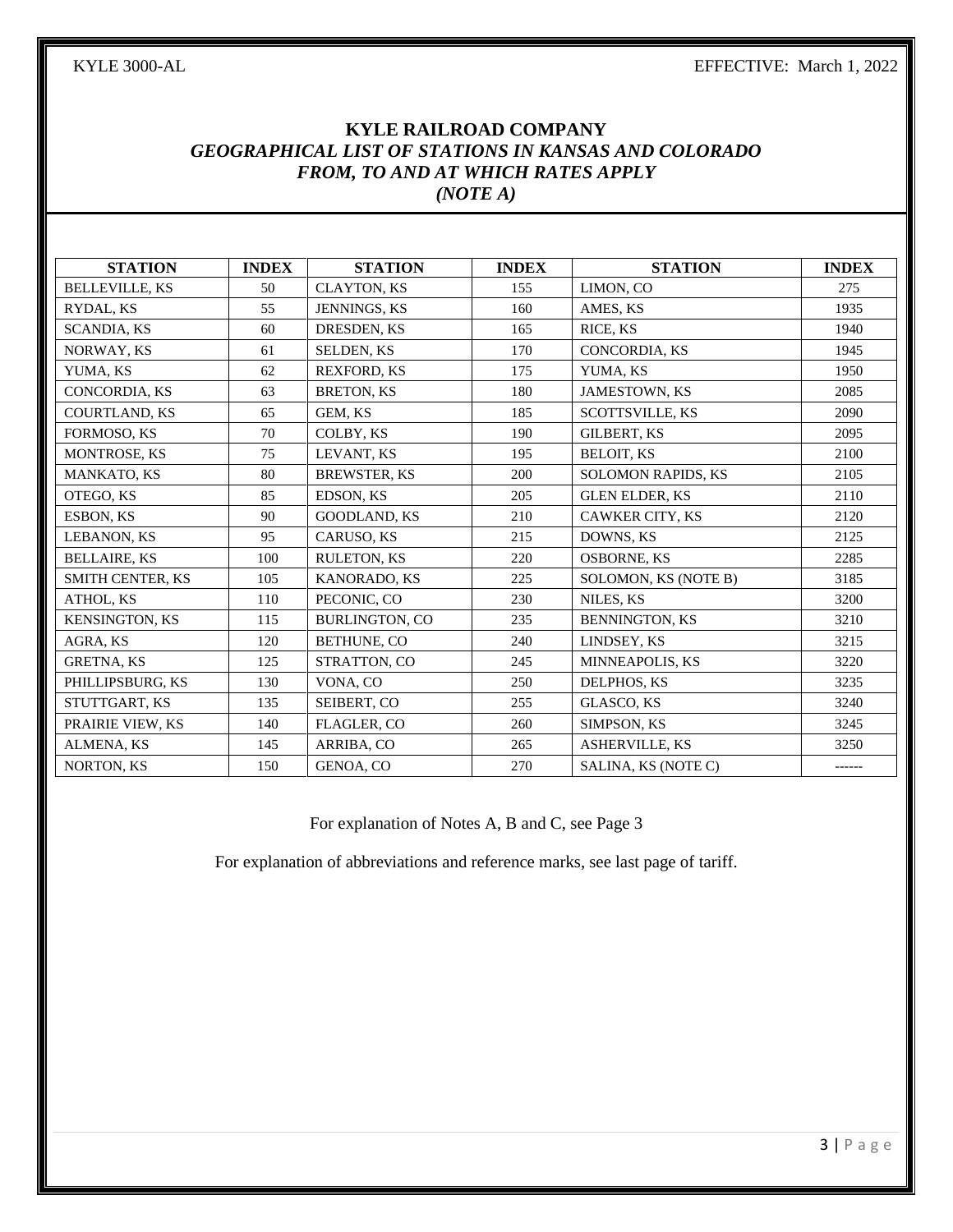# **KYLE RAILROAD COMPANY** *ALPHABETICAL LIST OF STATIONS IN KANSAS AND COLORADO FROM, TO AND AT WHICH RATES APPLY (NOTE A)*

| <b>STATION</b>        | <b>INDEX</b> | <b>STATION</b>        | <b>INDEX</b> | <b>STATION</b>            | <b>INDEX</b> |
|-----------------------|--------------|-----------------------|--------------|---------------------------|--------------|
| AGRA, KS              | 120          | EDSON, KS             | 205          | NORWAY, KS                | 61           |
| ALMENA, KS            | 145          | ESBON, KS             | 90           | <b>OSBORNE, KS</b>        | 2285         |
| AMES, KS              | 1935         | FLAGLER, CO           | 260          | OTEGO, KS                 | 85           |
| <b>ARRIBA, CO</b>     | 265          | <b>FORMOSO, KS</b>    | 70           | PECONIC. CO               | 230          |
| <b>ASHERVILLE, KS</b> | 3250         | GEM. KS               | 185          | PHILLIPSBURG, KS          | 130          |
| <b>ATHOL, KS</b>      | 110          | <b>GENOA, CO</b>      | 270          | PRAIRIE VIEW, KS          | 140          |
| <b>BELLAIRE, KS</b>   | 100          | <b>GILBERT, KS</b>    | 2095         | <b>REXFORD, KS</b>        | 175          |
| <b>BELLEVILLE, KS</b> | 50           | GLASCO, KS            | 3240         | RICE, KS                  | 1940         |
| <b>BELOIT, KS</b>     | 2100         | <b>GLEN ELDER, KS</b> | 2110         | <b>RULETON, KS</b>        | 220          |
| <b>BENNINGTON, KS</b> | 3210         | <b>GOODLAND, KS</b>   | 210          | RYDAL, KS                 | 55           |
| BETHUNE, CO           | 240          | <b>GRETNA, KS</b>     | 125          | SALINA, KS (NOTE C)       | ------       |
| <b>BRETON, KS</b>     | 180          | JAMESTOWN, KS         | 2085         | <b>SCANDIA, KS</b>        | 60           |
| <b>BREWSTER, KS</b>   | 200          | JENNINGS, KS          | 160          | SCOTTSVILLE, KS           | 2090         |
| <b>BURLINGTON, CO</b> | 235          | <b>KANORADO, KS</b>   | 225          | SEIBERT, CO               | 255          |
| <b>CARUSO, KS</b>     | 215          | <b>KENSINGTON, KS</b> | 115          | <b>SELDEN, KS</b>         | 170          |
| CAWKER CITY, KS       | 2120         | LEBANON, KS           | 95           | SIMPSON, KS               | 3245         |
| <b>CLAYTON, KS</b>    | 155          | LEVANT, KS            | 195          | <b>SMITH CENTER, KS</b>   | 105          |
| COLBY, KS             | 190          | LIMON, CO             | 275          | SOLOMON, KS (NOTE B)      | 3185         |
| <b>CONCORDIA, KS</b>  | 63           | LINDSEY, KS           | 3215         | <b>SOLOMON RAPIDS, KS</b> | 2105         |
| <b>CONCORDIA, KS</b>  | 1945         | <b>MANKATO, KS</b>    | 80           | STRATTON, CO              | 245          |
| <b>COURTLAND, KS</b>  | 65           | MINNEAPOLIS, KS       | 3220         | STUTTGART, KS             | 135          |
| DELPHOS, KS           | 3235         | <b>MONTROSE, KS</b>   | 75           | VONA, CO                  | 250          |
| DOWNS, KS             | 2125         | NILES, KS             | 3200         | YUMA, KS                  | 62           |
| DRESDEN, KS           | 165          | <b>NORTON, KS</b>     | 150          | YUMA, KS                  | 1950         |

For explanation of Notes A, B and C, see Page 3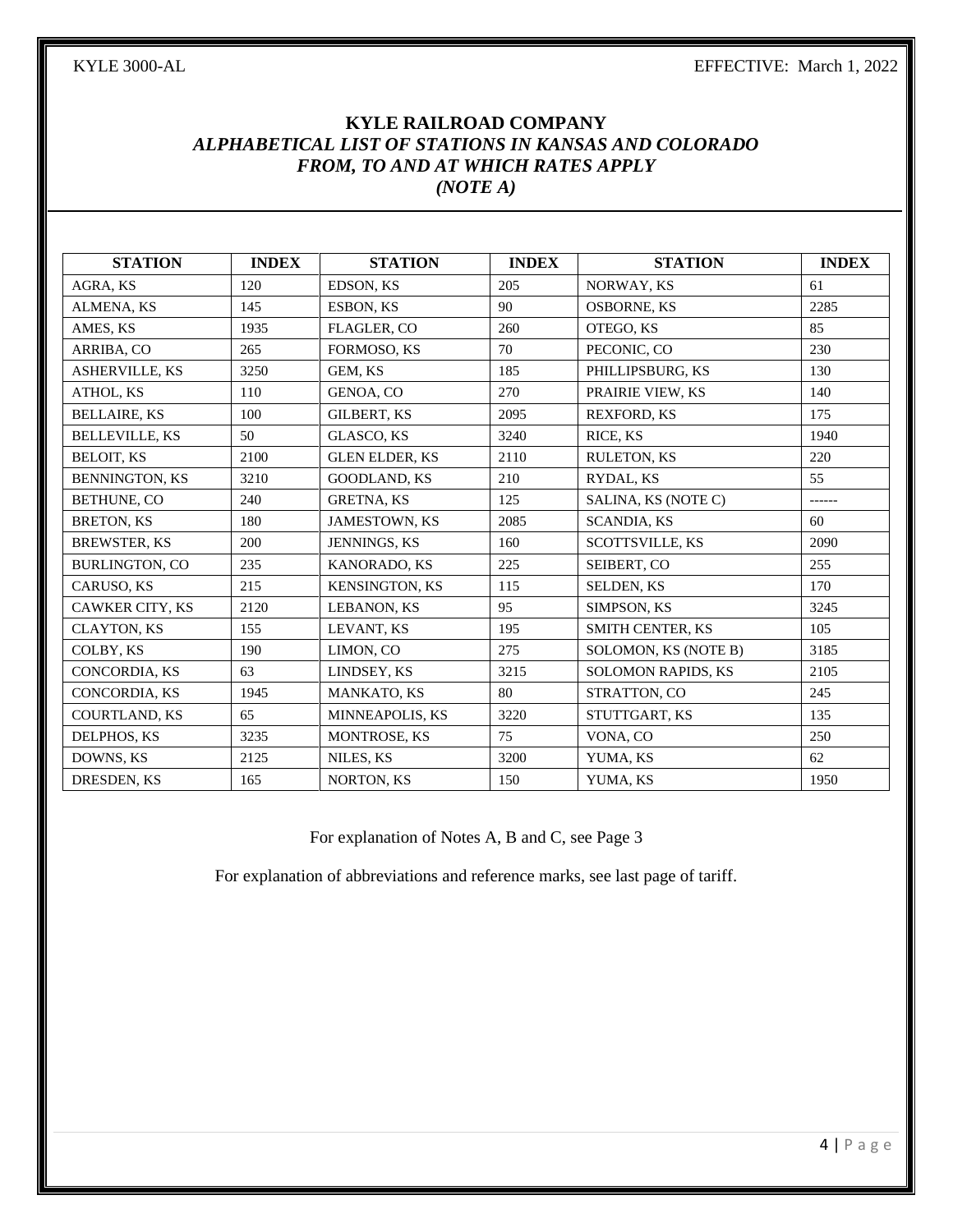# **KYLE RAILROAD COMPANY** *LIST OF JUNCTIONS AND INTERCHANGE POINTS WITH CONNECTING LINES (NOTE D)*

| <b>INTERCHANGE STATION</b>  | <b>KYLE</b><br><b>STATION</b><br><b>INDEX</b> | <b>JUNCTION RAILROAD</b>              | <b>ALPHA</b><br><b>CODE</b> |
|-----------------------------|-----------------------------------------------|---------------------------------------|-----------------------------|
| CONCORDIA, KS (NOTE D)      | 1945                                          | <b>BNSF RAILWAY</b>                   | <b>BNSF</b>                 |
| <b>COURTLAND, KS</b>        | 65                                            | <b>BNSF RAILWAY</b>                   | <b>BNSF</b>                 |
| LIMON, CO                   | 275                                           | UNION PACIFIC RAILROAD COMPANY        | UP                          |
| NORTON, KS                  | 150                                           | NEBRASKA KANSAS COLORADO RAILWAY, INC | <b>NKCR</b>                 |
| <b>OSBORNE, KS (NOTE D)</b> | 2285                                          | KANSAS & OKLAHOMA RAILROAD            | K & O                       |
| SALINA, KS (NOTE C)         |                                               | UNION PACIFIC RAILROAD COMPANY        | UP                          |

#### **NOTE A, PART I:**

(Applicable only at stations Belleville, KS (50) thru Limon, CO (275)).

Through Missouri Pacific Railroad Company Adoption Notice Freight Tariff, ICC MP 9906, and authorization granted to UP by KYLE, line-haul traffic moving in connection with UP to or from stations Belleville, KS thru Limon, CO should be routed only via UP, KYLE will not apply in the route. These stations are shown in the Official Railroad Station List, Railinc OPSL™ 6000-Series as UP stations for the sole purpose of simplifying the routing and assessing of transportation charges when linehaul movement is via UP.

#### **NOTE A, PART II:**

(Applicable only at stations Ames, KS (1935) thru Asherville, KS (3250)).

Through lease agreement between the Kyle Railroad Company (KYLE) and Missouri Pacific and Union Pacific Railroad Companies (MP/UP), and Kyle Railroad Company Adoption Notice Freight Tariff ICC KYLE 9006, the KYLE physically serves Ames, KS (station index 1935) thru Asherville, KS (station index 3250). The KYLE assesses all switching, terminal and other charges applicable at these stations as contained in Tariffs KYLE 3000-Series, the General Tariff 70067-Series and the KYLE is responsible for, and will assess, all transportation charges on traffic that both originates and terminates at these stations. Except for Solomon, KS (3185) these stations are not physically served by the UP, but are continued as UP stations for the purpose of simplifying routing and assessing of transportation charges pursuant to authorization granted to the MP/UP by the KYLE. Traffic moving in connection with UP to or from Ames, KS (1935) thru Asherville, KS (3250) should be billed with the UP and routed only via UP.

**NOTE B:** The KYLE serves no industry tracks at stations referred hereto.

**NOTE C:** Interchange point only—no industries served by KYLE.

**NOTE D:** Applicable only on traffic from or to stations referred to in NOTE A, PART II.

For explanation of Notes A, B and C, see Page 3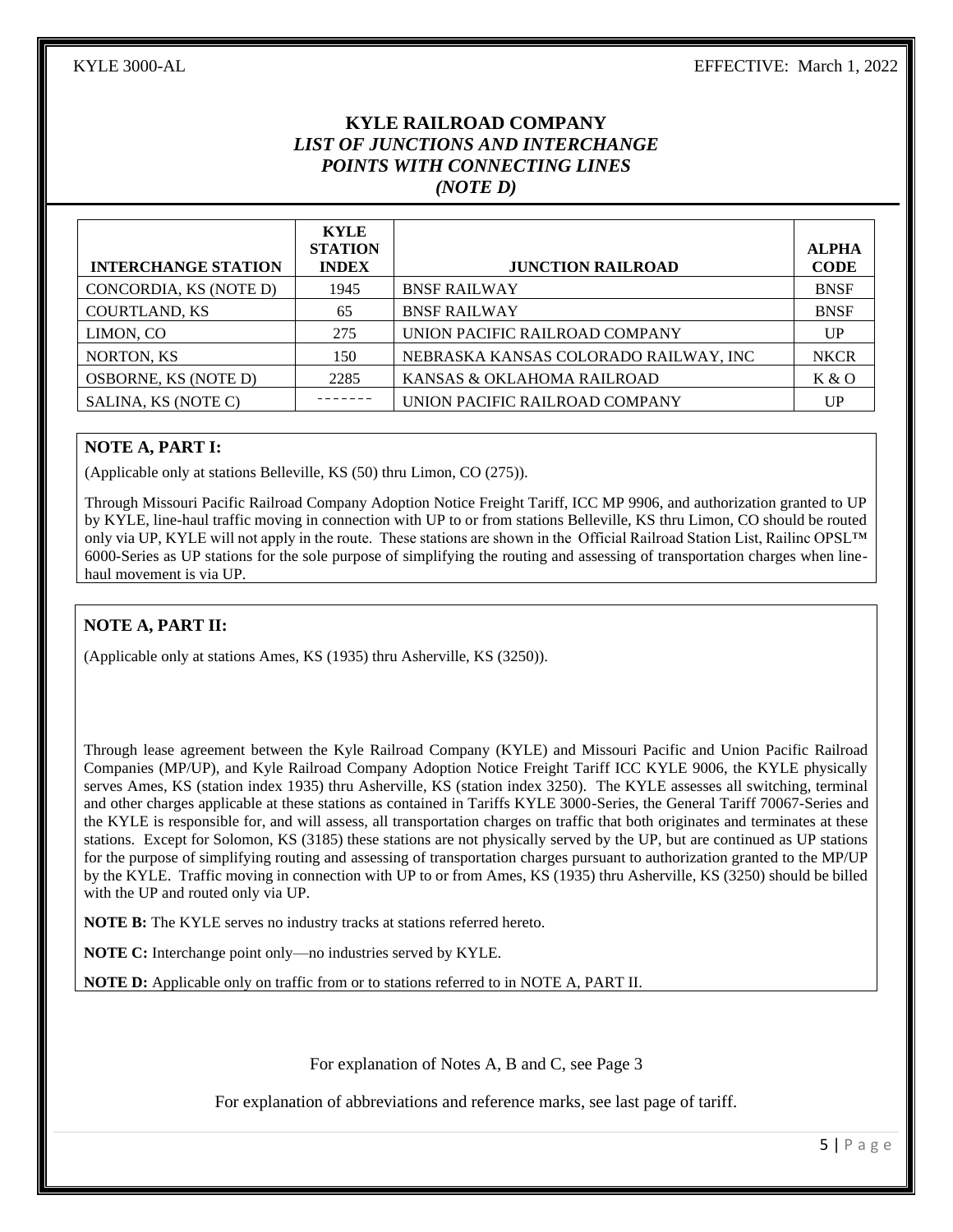# **KYLE RAILROAD COMPANY** *GEOGRAPHICAL LIST OF STATIONS AND MILEAGES (ALL STATIONS ARE IN KANSAS EXCEPT AS NOTED)*

|              |                     | <b>MILES FROM STATION</b> |                           |              |                       | <b>MILES FROM STATION</b> |                  |
|--------------|---------------------|---------------------------|---------------------------|--------------|-----------------------|---------------------------|------------------|
| <b>INDEX</b> | <b>STATIONS</b>     | <b>BELLVILLE</b>          | COURTLAND                 | <b>INDEX</b> | <b>STATIONS</b>       | <b>NORTON</b>             | <b>COLBY</b>     |
|              |                     | <b>INDEX 50</b>           | <b>INDEX 65</b>           |              |                       | <b>INDEX 150</b>          | <b>INDEX 190</b> |
| 50           | <b>BELLEVILLE</b>   | 0.0                       | 15.2                      | 150          | <b>NORTON</b>         | 0.0                       | 69.8             |
| 55           | <b>RYDAL</b>        | 5.0                       | 10.2                      | 155          | <b>CLAYTON</b>        | 17.0                      | 52.8             |
| 60           | <b>SCANDIA</b>      | 9.3                       | 5.9                       | 160          | <b>JENNINGS</b>       | 24.3                      | 45.5             |
| 65           | <b>COURTLAND</b>    | 15.2                      | 0.0 <sub>1</sub>          | 165          | <b>DRESDEN</b>        | 32.7                      | 37.1             |
|              |                     | 170                       | <b>SELDEN</b>             | 42.2         | 27.6                  |                           |                  |
|              |                     |                           | <b>MILES FROM STATION</b> | 175          | <b>REXFORD</b>        | 52.8                      | 17.0             |
| <b>INDEX</b> | <b>STATIONS</b>     | <b>SCANDIA</b>            | CONCORDIA                 | 180          | <b>BRETON</b>         | 57.2                      | 12.6             |
|              |                     | <b>INDEX 60</b>           | <b>INDEX 63</b>           | 185          | <b>GEM</b>            | 61.8                      | 8.0              |
| 60           | <b>SCANDIA</b>      | 0.0                       | 19.4                      | 190          | <b>COLBY</b>          | 69.8                      | 0.0              |
| 61           | <b>NORWAY</b>       | 6.9                       | 12.5                      |              |                       |                           |                  |
| 62           | <b>YUMA</b>         | 14.5                      | 4.9                       |              |                       | <b>MILES FROM STATION</b> |                  |
| 63           | <b>CONCORDIA</b>    | 19.4                      | $0.0\,$                   | <b>INDEX</b> | <b>STATIONS</b>       | <b>COLBY</b>              | <b>LIMON</b>     |
|              |                     |                           |                           |              |                       | <b>INDEX 190</b>          | <b>INDEX 275</b> |
|              |                     |                           | <b>MILES FROM STATION</b> | 190          | <b>COLBY</b>          | 0.0                       | 143.0            |
| <b>INDEX</b> | <b>STATIONS</b>     | <b>COURTLAND</b>          | <b>NORTON</b>             | 195          | <b>LEVANT</b>         | 8.2                       | 134.8            |
|              |                     | <b>INDEX 65</b>           | INDEX 150                 | 200          | <b>BREWSTER</b>       | 18.0                      | 125.0            |
| 65           | <b>COURTLAND</b>    | 0.0                       | 113.3                     | 205          | <b>EDSON</b>          | 27.3                      | 115.7            |
| 70           | <b>FORMOSO</b>      | 5.3                       | 108.0                     | 210          | <b>GOODLAND</b>       | 36.1                      | 106.9            |
| 75           | <b>MONTROSE</b>     | 10.4                      | 102.9                     | 215          | <b>CARUSO</b>         | 41.6                      | 101.4            |
| 80           | <b>MANKATO</b>      | 17.4                      | 95.9                      | 220          | <b>RULETON</b>        | 45.6                      | 97.4             |
| 85           | <b>OTEGO</b>        | 25.5                      | 87.8                      | 225          | <b>KANDORADO</b>      | 53.5                      | 89.5             |
| 90           | <b>ESBON</b>        | 30.2                      | 83.1                      | 230          | PECONIC, CO           | 59.4                      | 83.6             |
| 95           | <b>LEBANON</b>      | 36.9                      | 76.4                      | 235          | <b>BURLINGTON, CO</b> | 66.0                      | 77.0             |
| 100          | <b>BELLAIRE</b>     | 43.3                      | 70.0                      | 240          | BETHUNE, CO           | 74.7                      | 68.3             |
| 105          | <b>SMITH CENTER</b> | 49.5                      | 63.8                      | 245          | STRATTON, CO          | 84.5                      | 58.5             |
| 110          | <b>ATHOL</b>        | 57.5                      | 55.8                      | 250          | VONA, CO              | 91.8                      | 51.2             |
| 115          | <b>KENSINGTON</b>   | 63.4                      | 49.9                      | 255          | SEIBERT, CO           | 98.8                      | 44.2             |
| 120          | <b>AGRA</b>         | 68.0                      | 45.3                      | 260          | FLAGLER, CO           | 109.8                     | 33.2             |
| 125          | <b>GRETNA</b>       | 73.0                      | 40.3                      | 265          | ARRIBA, CO            | 121.0                     | 22.0             |
| 130          | PHILLIPSBURG        | 79.2                      | 34.1                      | 270          | GENOA, CO             | 132.8                     | 10.2             |
| 135          | <b>STUTTGART</b>    | 86.8                      | 26.5                      | 275          | LIMON. CO             | 143.0                     | 0.0              |
| 140          | <b>PRAIRIE VIEW</b> | 93.6                      | 19.7                      |              |                       |                           |                  |
| 145          | <b>ALMENA</b>       | 101.9                     | 11.4                      |              |                       |                           |                  |
| 150          | <b>NORTON</b>       | 113.3                     | 0.0                       |              |                       |                           |                  |

For explanation of Notes A, B and C, see Page 3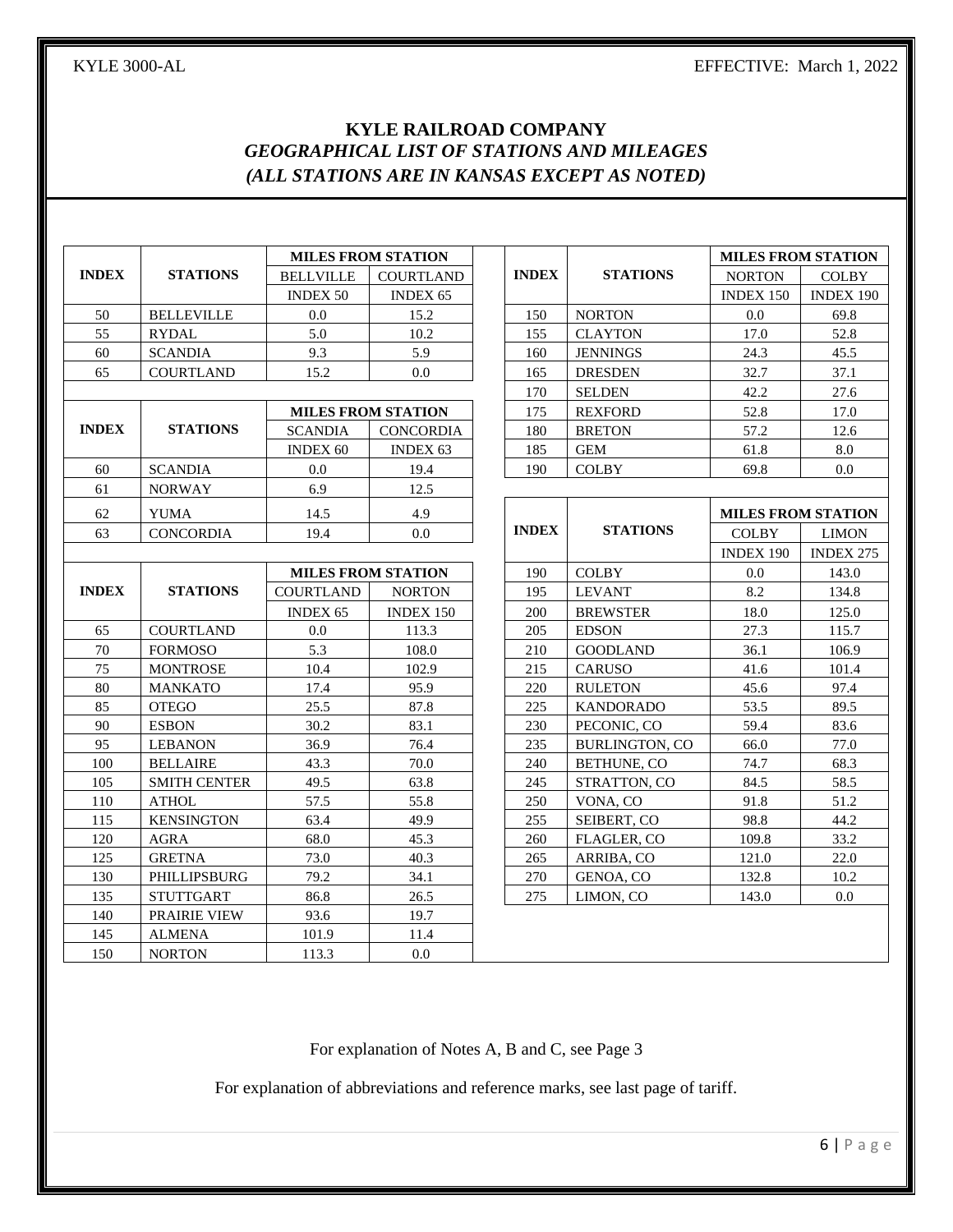# **KYLE RAILROAD COMPANY** *GEOGRAPHICAL LIST OF STATIONS AND MILEAGES (ALL STATIONS ARE IN KANSAS EXCEPT AS NOTED)*

| <b>MILES TO</b><br><b>SALINA</b> | <b>INDEX</b> | <b>STATIONS</b>      | <b>MILES</b><br><b>FROM/TO</b><br><b>STATION</b> | <b>MILES</b><br><b>FROM/TO</b><br><b>STATION</b> |
|----------------------------------|--------------|----------------------|--------------------------------------------------|--------------------------------------------------|
|                                  |              |                      | <b>AMES</b>                                      | <b>BELOIT</b>                                    |
| 110.7                            | 1935         | <b>AMES</b>          | 0.0                                              | 40.6                                             |
| 104.1                            | 1940         | <b>RICE</b>          | 6.6                                              | 34.0                                             |
| 99.1                             | 1945         | <b>CONCORDIA</b>     | 11.6                                             | 29.0                                             |
| 94.2                             | 1950         | <b>YUMA</b>          | 16.5                                             | 24.1                                             |
| 88.1                             | 2085         | <b>JAMESTOWN</b>     | 22.6                                             | 18.0                                             |
| 81.7                             | 2090         | <b>SCOTTSVILLE</b>   | 29.0                                             | 11.6                                             |
| 75                               | 2095         | <b>GILBERT</b>       | 35.7                                             | 4.9                                              |
| 70.1                             | 2100         | <b>BELOIT</b>        | 40.6                                             | 0.0                                              |
|                                  |              |                      | <b>BELOIT</b>                                    | <b>DOWNS</b>                                     |
| 70.1                             | 2100         | <b>BELOIT</b>        | 0.0                                              | 24.2                                             |
| 75                               | 2105         | <b>SOLOMON RAPID</b> | 4.9                                              | 19.3                                             |
| 81.3                             | 2110         | <b>GLEN ELDER</b>    | 11.2                                             | 13.0                                             |
| 88.6                             | 2120         | <b>CAWKER CITY</b>   | 18.5                                             | 5.7                                              |
| 94.3                             | 2125         | <b>DOWNS</b>         | 24.2                                             | 0.0                                              |
|                                  |              |                      | <b>DOWNS</b>                                     | <b>OSBORNE</b>                                   |
| 94.3                             | 2125         | <b>DOWNS</b>         | 0.0                                              | 9.9                                              |
| 104.2                            | 2285         | <b>OSBORNE</b>       | 9.9                                              | 0.0                                              |
|                                  |              |                      | <b>SOLOMON</b>                                   | <b>BELOIT</b>                                    |
| -------                          | 3185         | <b>SOLOMON</b>       | 0.0                                              | 56.6                                             |
| 19.2                             | 3200         | <b>NILES</b>         | 5.7                                              | 50.9                                             |
| 27.4                             | 3210         | <b>BENNINGTON</b>    | 13.9                                             | 42.7                                             |
| 33.6                             | 3215         | <b>LINDSEY</b>       | 20.1                                             | 36.5                                             |
| 36                               | 3220         | <b>MINNEAPOLIS</b>   | 22.5                                             | 34.1                                             |
| 47.4                             | 3235         | <b>DELPHOS</b>       | 33.9                                             | 22.7                                             |
| 54.3                             | 3240         | <b>GLASCO</b>        | 40.8                                             | 15.8                                             |
| 59.5                             | 3245         | <b>SIMPSON</b>       | 46.0                                             | 10.6                                             |
| 62.5                             | 3250         | <b>ASHERVILLE</b>    | 49.0                                             | 7.6                                              |
| 70.1                             | 2100         | <b>BELOIT</b>        | 56.6                                             | 0.0                                              |

#### DISTANCE TO SALINA, KANSAS

When computing the shortest distance from MP/UP adopted KYLE origins to destination via Salina, Kansas or to Salina, Kansas, in order to determine the applicable rate as provided in UP Tariffs, first determine the KYLE's miles, as published in this tariff, from origin to Yuma, Kansas and then add 94 miles which is the mileage from Yuma, Kansas to Salina, Kansas. If applicable, this sum should then be added to the MP/UP miles from Salina, Kansas to destination.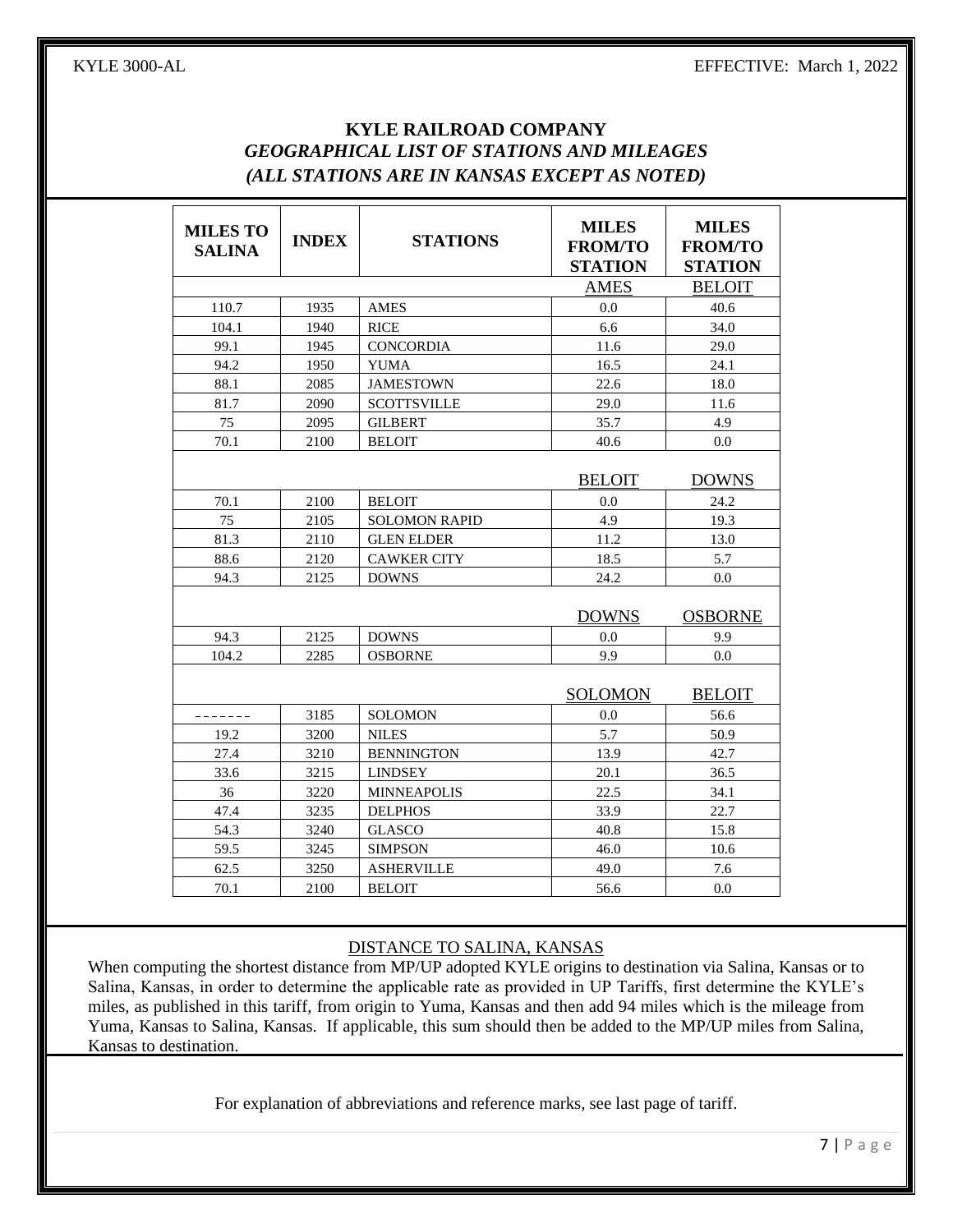| <b>APPLICATION</b>                                                                                                                                                                                                                                                                                                                                                                                                                                                                          | <b>SUBJECT</b>                                               | <b>ITEM</b>       |
|---------------------------------------------------------------------------------------------------------------------------------------------------------------------------------------------------------------------------------------------------------------------------------------------------------------------------------------------------------------------------------------------------------------------------------------------------------------------------------------------|--------------------------------------------------------------|-------------------|
| The term "Uniform Freight Classification" when used herein means: Uniform<br>Freight Classification Tariff ICC UFC 6000-Series                                                                                                                                                                                                                                                                                                                                                              | <b>CLASSIFICATION</b><br><b>GOVERNING</b>                    | 5                 |
| This tariff is governed by Official Railroad Station List Tariff OPSL 6000-Series.                                                                                                                                                                                                                                                                                                                                                                                                          | <b>STATION LIST AND</b><br><b>CONDITIONS</b>                 | 10                |
| For rules and regulations governing the transportation of explosives and other<br>dangerous articles of freight, also specifications for shipping containers and<br>restrictions governing the acceptance and transportation of explosives and other<br>dangerous articles, see Bureau of Explosives Tariff BOE 6000-Series.                                                                                                                                                                | <b>EXPLOSIVES,</b><br><b>DANGEROUS</b><br><b>ARTICLES</b>    | 15                |
| Where reference is made in this tariff to tariffs, items, notes, rules, etc., such<br>references are continuous and include supplements to and successive issues of<br>such tariffs and reissues of such items, notes, rules, etc.                                                                                                                                                                                                                                                          | <b>REFERENCE TO</b><br>TARIFFS, ITEMS,<br>NOTES, RULES, ETC. | 20                |
| Where consecutive numbers are represented in this tariff by the first and last<br>numbers connected by the word "to" or a hyphen, they will be understood to<br>include both of the numbers shown. If the first number only bears a reference<br>mark such reference mark also applies to the last number shown and to all<br>numbers between the first and last numbers.                                                                                                                   | <b>CONSECUTIVE</b><br><b>NUMBERS</b>                         | 25                |
| As this tariff is supplemented, numbered items with letter suffixes cancel<br>corresponding numbered items in the original tariff or in a prior supplement or<br>revised page. Letter suffixes will be used in alphabetical sequence starting with<br>A. Example: Item 445A cancels Item 455, and Item 365B, cancels Item 365A<br>in a prior supplement, which in turn, cancelled Item 365.                                                                                                 | <b>METHOD OF</b><br><b>CANCELLING ITEMS</b>                  | 30                |
| Cars handled under the provisions of this tariff are subject to the demurrage<br>provisions of the General Tariff 70067-series Charge Catalog for each road.                                                                                                                                                                                                                                                                                                                                | <b>DEMURRAGE</b>                                             | 35 <sub>(C)</sub> |
| The KYLE will not be responsible for any charges that may be assessed for the<br>weighing of cars, whether or not said weighing is done on or off the rails of<br>KYLE. This provision also includes the weighting of cars for revenue billing<br>purposes and said charges for same will be in addition to any freight charges due<br>hereunder. The KYLE does not have rail scales, but may be able to utilize private<br>rail scales subject to charges of the private rail scale owner. | <b>WEIGHING OF CARS</b>                                      | 40                |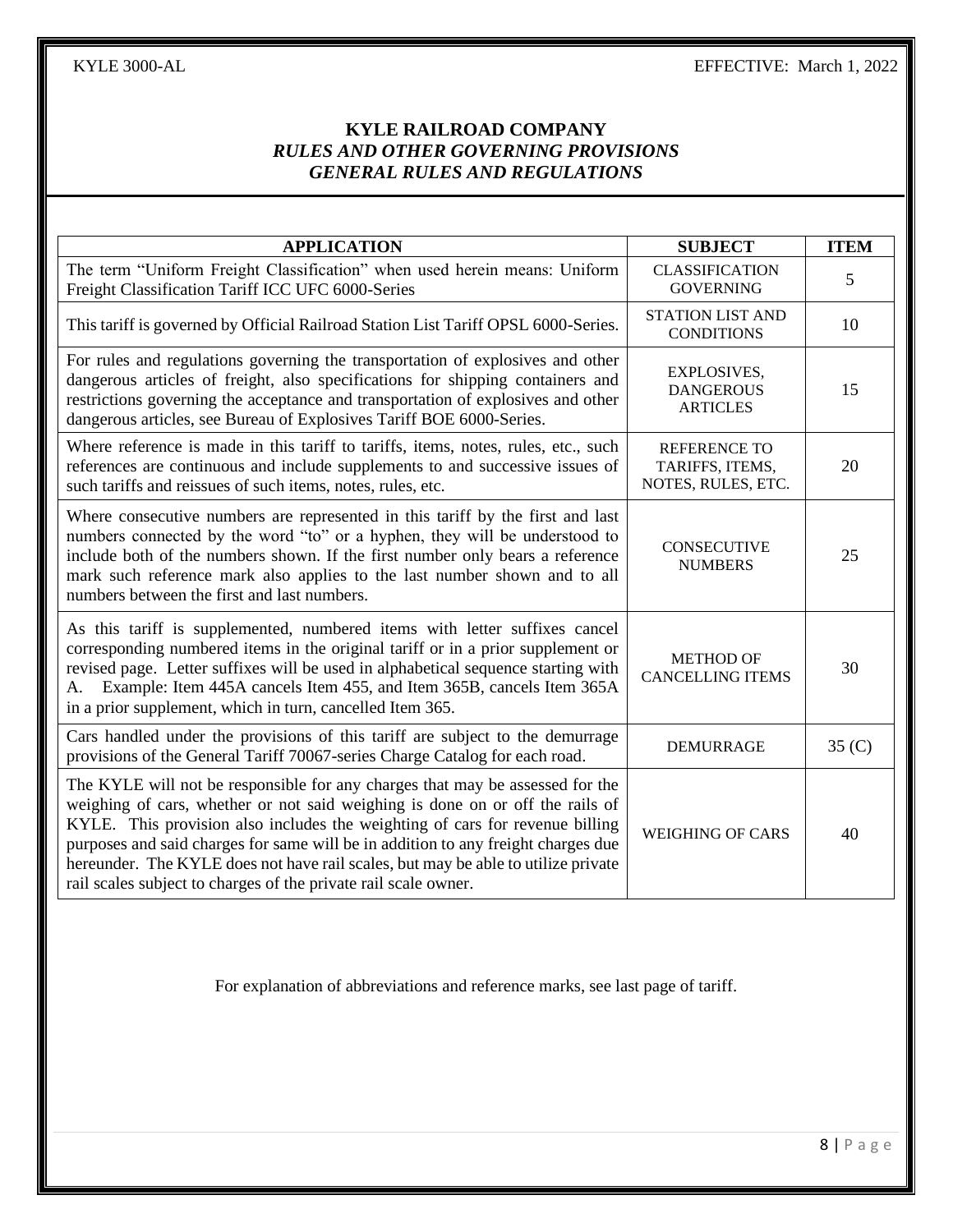|                                                                                                                                                                                                                                                                                                                                                                                                                                                                                                                                                                                                                                                                                                                              | <b>SUBJECT</b>                                                | <b>ITEM</b> |
|------------------------------------------------------------------------------------------------------------------------------------------------------------------------------------------------------------------------------------------------------------------------------------------------------------------------------------------------------------------------------------------------------------------------------------------------------------------------------------------------------------------------------------------------------------------------------------------------------------------------------------------------------------------------------------------------------------------------------|---------------------------------------------------------------|-------------|
| <b>APPLICATION</b><br>Shipments made under the rates contained in this tariff are entitled also to<br>terminal and transit services and privileges, and are subject to the charges,<br>allowances, rules and regulations legally applicable thereto, as provided in<br>separately published lawfully filed tariffs.<br>EXCEPTION: When provision of this tariff specifically cover any such charge,<br>allowance, rule or regulation, corresponding or conflicting provision in such<br>separate tariff's do not apply.                                                                                                                                                                                                      | <b>TERMINAL OR</b><br><b>TRANSIT PRIVILEGES</b><br>OR SERVICE | 45          |
| Subject to the provisions of Notes 1, 2, 3 and 4 below, from any point of origin<br>from which a commodity rate on a given article to a given destination and via a<br>given route is not named in this tariff, which point is intermediate to a point<br>from which a commodity rate on said article is published in this tariff via route<br>through the intermediate point over which such commodity rate applies to the<br>same destination, apply from such intermediate point to such destination and<br>via such route the commodity rate in this tariff on said article from the next<br>point beyond from which a commodity rate is published herein on that article<br>to the same destination via the same route. |                                                               |             |
| <b>NOTE 1</b> - When by reason of branch or diverging lines there are two or more<br>"next beyond" points, apply the rate from the next point beyond in this tariff,<br>which on that article to the same destination via the same route results in the<br>lowest charge.                                                                                                                                                                                                                                                                                                                                                                                                                                                    | <b>INTERMEDIATE</b><br>APPLICATION-ORIGIN                     | 50          |
| $NOTE 2 – If the intermediate point is located between two points from which$<br>commodity rates on the same article via the same route are published in this<br>tariff, apply via that route from the intermediate point the rate from the next<br>point in either direction which results in the higher charge. In applying this<br>Note, if there are two or more beyond points due to branch or diverging lines<br>eliminate all such next beyond points except the point from which the lowest<br>charge is applicable.                                                                                                                                                                                                 |                                                               |             |
| <u>NOTE</u> $3$ – If the class rate on the same article via the same route from the<br>intermediate point produces a lower charge than would result from applying the<br>commodity rate under this Rule, such commodity rate will not apply.                                                                                                                                                                                                                                                                                                                                                                                                                                                                                 |                                                               |             |
| <u>NOTE 4</u> – If there is in any other tariff a commodity rate on the same article<br>from the intermediate origin point applicable over the same route to the same<br>destination, the provisions of this Rule are not applicable from such<br>intermediate origin point.                                                                                                                                                                                                                                                                                                                                                                                                                                                 |                                                               |             |
| For explanation of abbreviations and reference marks, see last page of tariff.                                                                                                                                                                                                                                                                                                                                                                                                                                                                                                                                                                                                                                               |                                                               |             |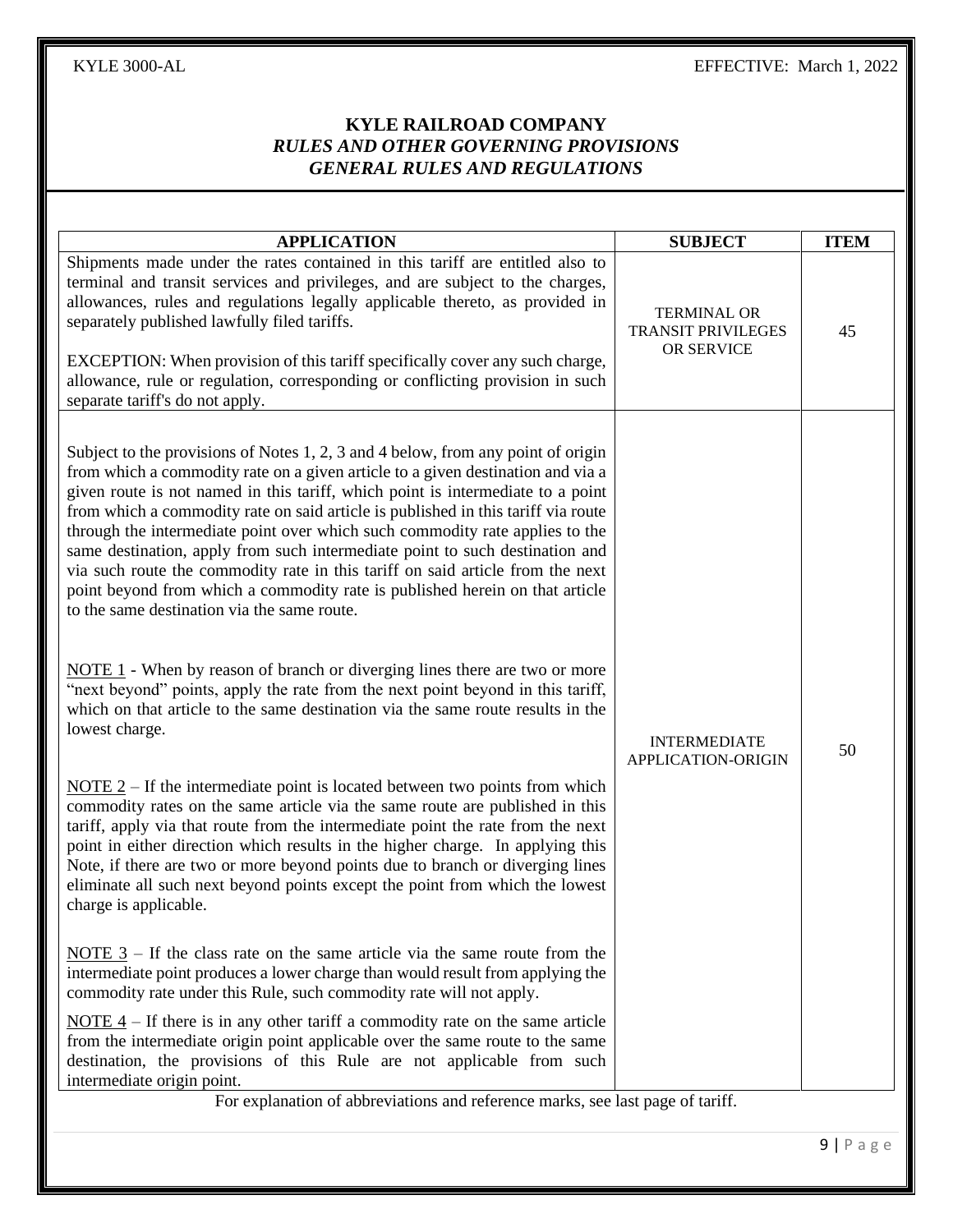| <b>APPLICATION</b>                                                                                                                                                                                                                                                                                                                                                                                                                                                                                                                                                                                                                                                                                                                                                                                                                                                                                                                                                                                                                                                                                                                                                                                                                                                                                                                                                                                                                                                  | <b>SUBJECT</b>                                                   | <b>ITEM</b> |
|---------------------------------------------------------------------------------------------------------------------------------------------------------------------------------------------------------------------------------------------------------------------------------------------------------------------------------------------------------------------------------------------------------------------------------------------------------------------------------------------------------------------------------------------------------------------------------------------------------------------------------------------------------------------------------------------------------------------------------------------------------------------------------------------------------------------------------------------------------------------------------------------------------------------------------------------------------------------------------------------------------------------------------------------------------------------------------------------------------------------------------------------------------------------------------------------------------------------------------------------------------------------------------------------------------------------------------------------------------------------------------------------------------------------------------------------------------------------|------------------------------------------------------------------|-------------|
| Subject to the provisions of Notes 1, 2, 3 and 4 below, to any point of destination<br>to which a commodity rate on a given article from a given point of origin and via<br>a given route is not named in this tariff, which point is intermediate to a point to<br>which a commodity rate on said article is published in this tariff via a route<br>through the intermediate point over which such commodity rate applies from the<br>same point of origin, apply to such intermediate point from such point of beyond<br>to which a commodity rate is published herein on that article from the same point<br>of origin via the same route.<br>NOTE $1$ - When by reason of branch or diverging lines there are two or more<br>"next beyond" points, apply the rate from the next point beyond, in this tariff,<br>which on that article to the same point of origin via the same route results in the<br>lowest charge.<br><u>NOTE</u> $2$ – If the intermediate point is located between two points to which<br>commodity rates on the same article via the same route are published in this<br>tariff, apply via that route to the intermediate point the rate from the next point<br>in either direction which results in the higher charge. In applying this Note, if<br>there are two or more next beyond points due to branch or diverging lines<br>eliminate all such next beyond points except the point from which the lowest<br>charge is applicable. | <b>INTERMEDIATE</b><br><b>APPLICATION-</b><br><b>DESTINATION</b> | 55          |
| <u>NOTE</u> $3$ – If the class rate on the same article via the same route from the<br>intermediate point produces a lower charge than that would result from applying<br>the commodity rate under this Rule, such commodity rate will not apply.<br><u>NOTE 4</u> – If there is in any other tariff a commodity rate on the same article                                                                                                                                                                                                                                                                                                                                                                                                                                                                                                                                                                                                                                                                                                                                                                                                                                                                                                                                                                                                                                                                                                                           |                                                                  |             |
| from the intermediate destination point applicable over the same route to the<br>same origin, the provisions of this Rule are not applicable from such intermediate<br>destination point.                                                                                                                                                                                                                                                                                                                                                                                                                                                                                                                                                                                                                                                                                                                                                                                                                                                                                                                                                                                                                                                                                                                                                                                                                                                                           |                                                                  |             |
| For explanation of abbreviations and reference marks, see last page of tariff.                                                                                                                                                                                                                                                                                                                                                                                                                                                                                                                                                                                                                                                                                                                                                                                                                                                                                                                                                                                                                                                                                                                                                                                                                                                                                                                                                                                      |                                                                  |             |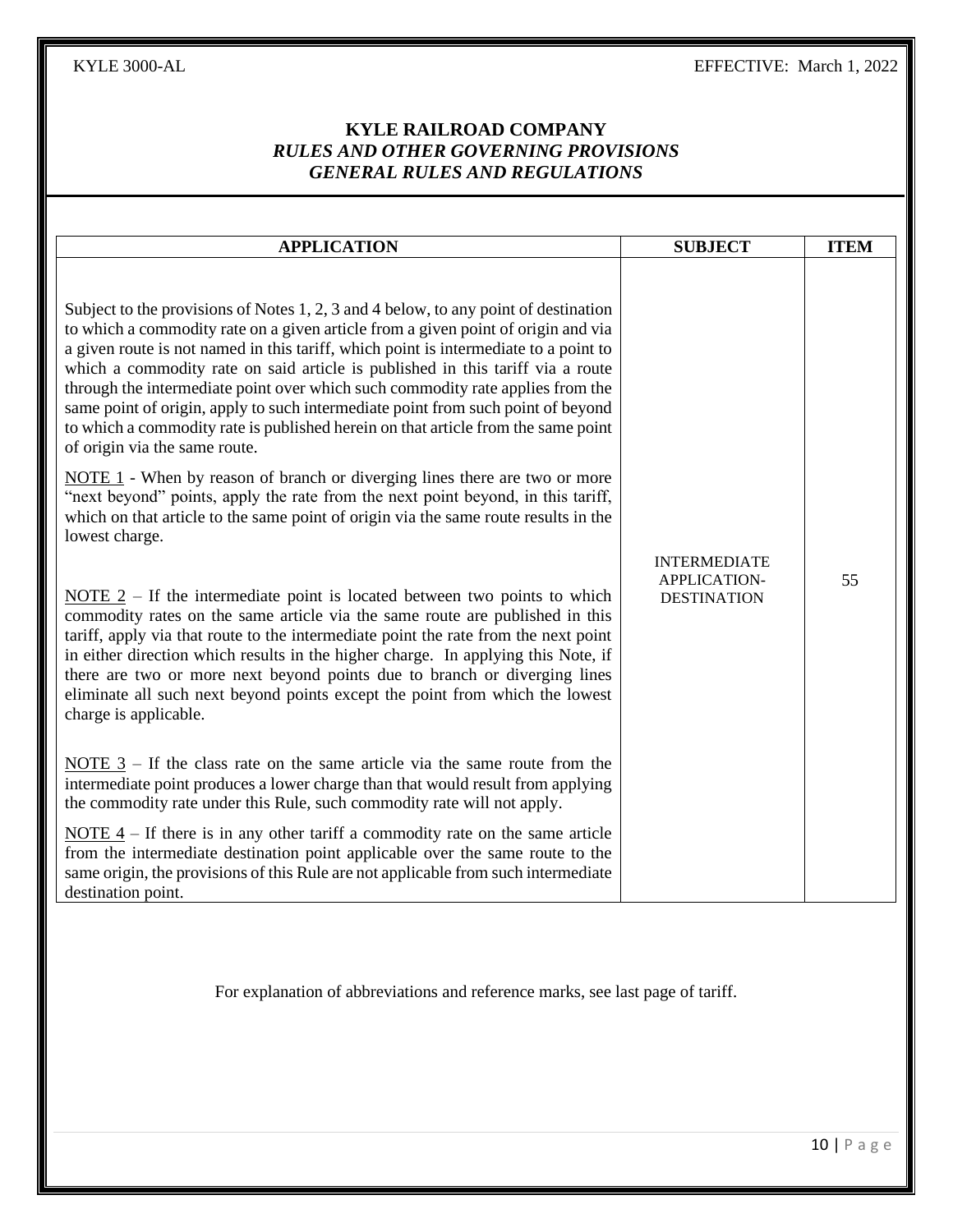| <b>APPLICATION</b>                                                                                                                                                                                                                                                                                                                                                                                                                                                                           | <b>SUBJECT</b>                            | <b>ITEM</b> |
|----------------------------------------------------------------------------------------------------------------------------------------------------------------------------------------------------------------------------------------------------------------------------------------------------------------------------------------------------------------------------------------------------------------------------------------------------------------------------------------------|-------------------------------------------|-------------|
| The distances in this tariff are in miles and tenths of miles, and are to be used as the<br>official distances of Kyle Railroad.                                                                                                                                                                                                                                                                                                                                                             | <b>APPLICATION OF</b><br><b>DISTANCES</b> | 60          |
| In computing mileages, all fractions should be retained until final results are<br>obtained, then fractions of less than five-tenths (.5) should be dropped, fractions of<br>five-tenths (.5) or more will be treated as one mile.                                                                                                                                                                                                                                                           | <b>DISPOSTION OF</b><br><b>FRACTIONS</b>  | 65          |
| "Interchange point" $- A$ point located on the lines of two or more carriers at which<br>carload traffic is interchanged between said carriers without transfer of lading. For<br>list of interchange points, see page 3.                                                                                                                                                                                                                                                                    | <b>DEFINITION OF</b><br><b>TERMS</b>      | 70          |
| Shipments moving under the provisions of this tariff will be governed by the<br>Uniform Bill of Lading and any loss and damage claims must be filed in accordance<br>therewith. However, each claim or suit, if any, for the physical loss of or damage<br>to commodities transported pursuant to this tariff shall be subject to a One Hundred<br>and No/100 Dollars (\$100.00) deductible per shipment.                                                                                    |                                           |             |
| No claims will be paid for loss or damage when commodities shipped under the<br>terms of this tariff are loaded in LO type hopper cars as defined in The Official<br>Railway Equipment Register, unless verifiable proof exists of said loss and it is<br>further documented through certified weights at both origin and destination. In the<br>event car or cars are derailed and certified weights are unattainable, settlement will<br>be based upon a weight of 190,000 pounds per car. | <b>CLAIMS</b>                             | 75          |
|                                                                                                                                                                                                                                                                                                                                                                                                                                                                                              | PAYMENT OF<br><b>RATES AND</b>            |             |
| Freight charges may be prepaid or collect.                                                                                                                                                                                                                                                                                                                                                                                                                                                   | <b>CHARGES</b>                            | 80(R)       |
|                                                                                                                                                                                                                                                                                                                                                                                                                                                                                              | <b>CREDIT AND</b><br><b>COLLCETION</b>    |             |
| Payment, credit, and collection terms are as found in General Tariff 70067-series.                                                                                                                                                                                                                                                                                                                                                                                                           | <b>TERMS</b>                              | 85 (C)      |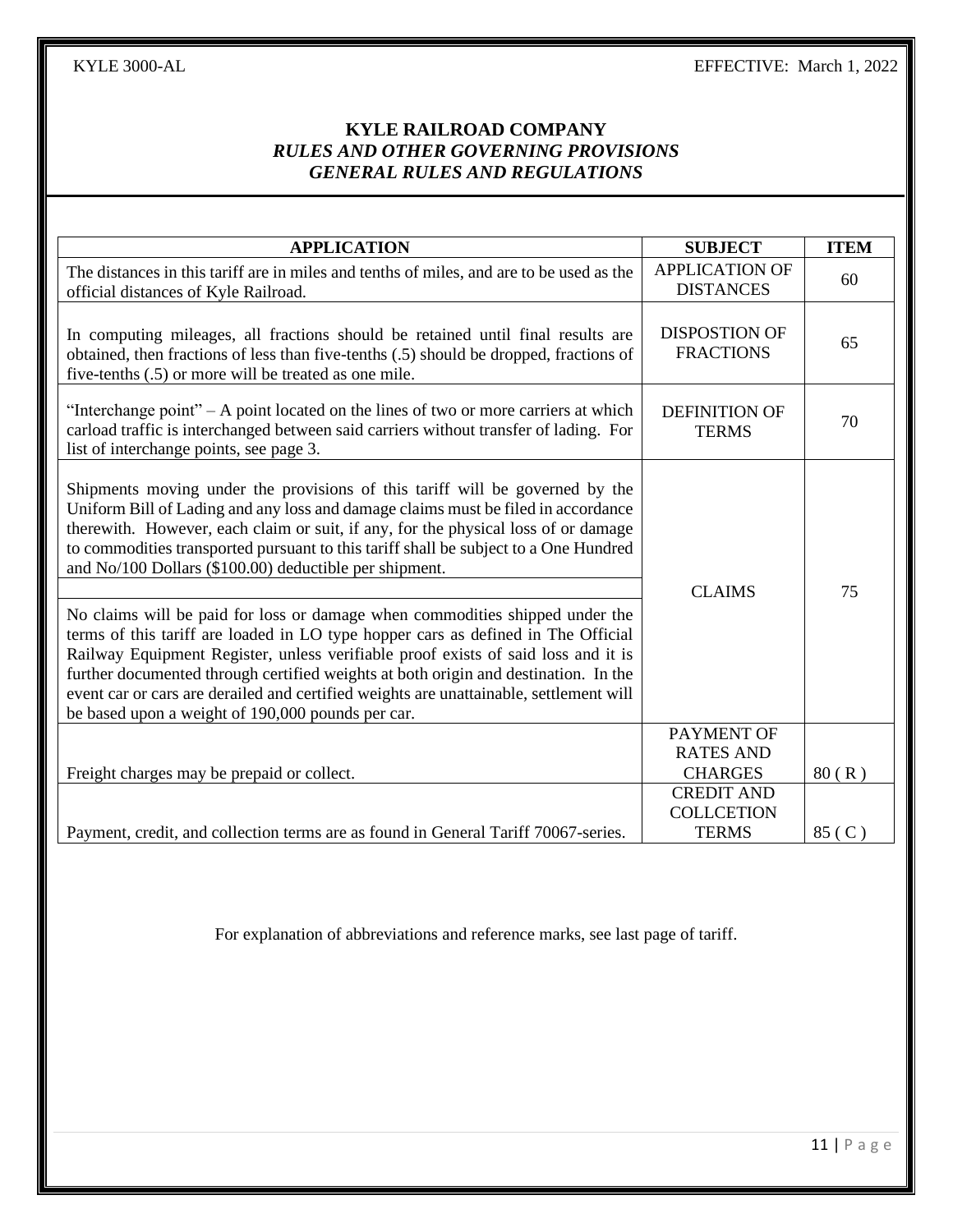# **KYLE RAILROAD COMPANY** *RULES AND OTHER GOVERNING PROVISIONS GENERAL RULES AND REGULATIONS*

| <b>APPLICATION</b><br>A security deposit to insure payment of any demurrage, storage or<br>other accessorial charges that may accrue will be required from<br>any consignor, consignee, beneficial owner, or other responsible<br>hereafter<br>referred<br>to<br>customer,<br>who:<br>party,<br>as                                                                                                                                                 | <b>SUBJECT</b>                                                                                 | <b>ITEM</b> |
|----------------------------------------------------------------------------------------------------------------------------------------------------------------------------------------------------------------------------------------------------------------------------------------------------------------------------------------------------------------------------------------------------------------------------------------------------|------------------------------------------------------------------------------------------------|-------------|
| Is not on the carrier's authorized credit list, and<br>2. Fails to pay demurrage, storage or other accessorial charges.<br>The deposit must be paid in cash, cashier's check or money order<br>before any car is delivered to such customer for loading/<br>unloading.                                                                                                                                                                             | <b>SECURITY DEPOSITS FOR</b><br>PAYMENT OF DEMURRAGE OR<br>OTHER ACCESSORIAL<br><b>CHARGES</b> | 90          |
| The deposit for each freight car must be in the minimum amount<br>of \$150.00 or up to the maximum amount of demurrage, storage<br>or other accessorial charges that accrued on any one freight car<br>12<br>the<br>preceding<br>months.<br>during<br>The carrier will refund the balance of the deposit to the customer<br>within 30 days after the equipment is released to the carrier after<br>deducting all unpaid charges on that equipment. |                                                                                                |             |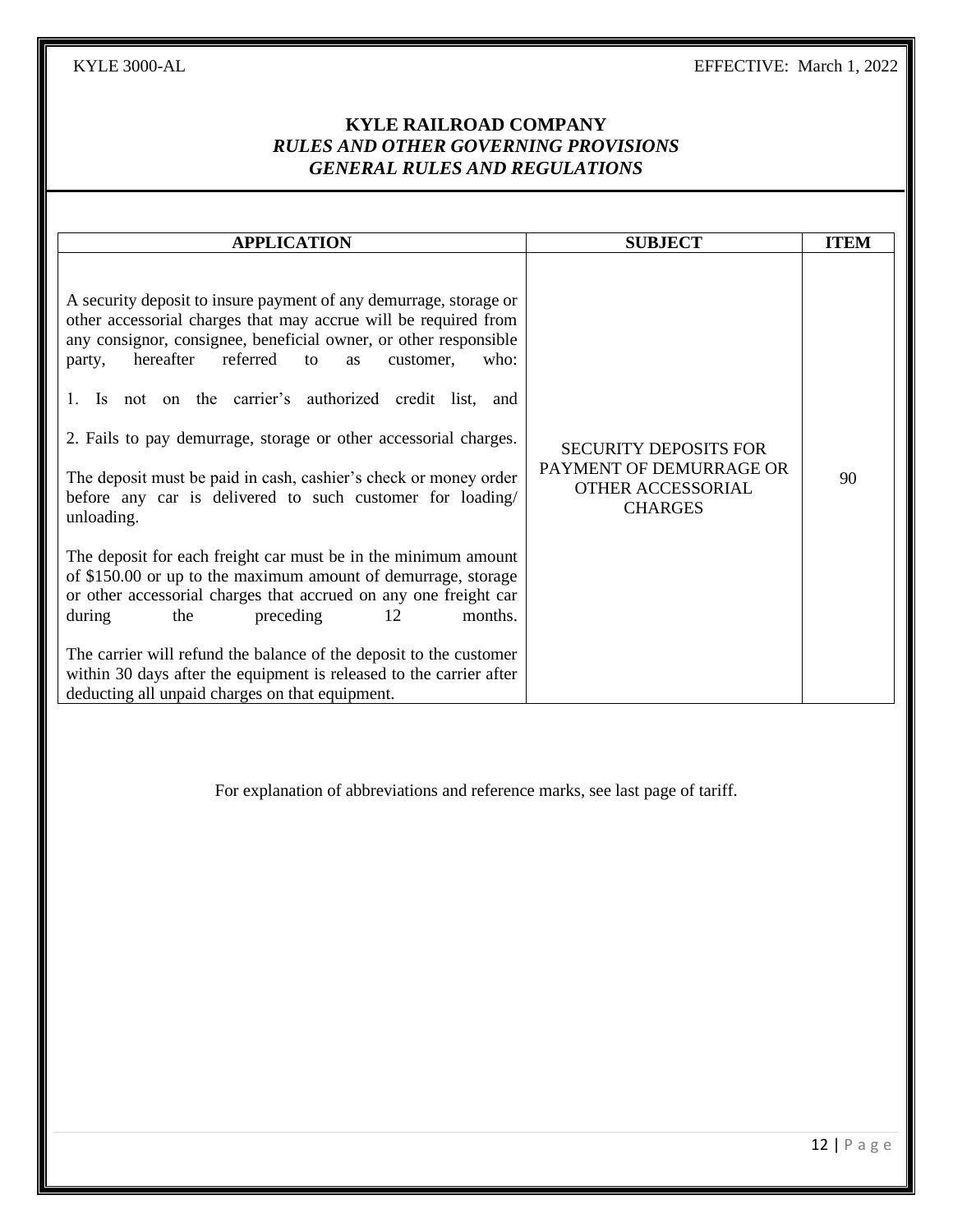| <b>APPLICATION</b>                                                                                                                                                                                                                                                                                                                                                                                                                                                                                                                                                                                                                                                                                                                                     | <b>SUBJECT</b>                                              | <b>ITEM</b> |
|--------------------------------------------------------------------------------------------------------------------------------------------------------------------------------------------------------------------------------------------------------------------------------------------------------------------------------------------------------------------------------------------------------------------------------------------------------------------------------------------------------------------------------------------------------------------------------------------------------------------------------------------------------------------------------------------------------------------------------------------------------|-------------------------------------------------------------|-------------|
| A surcharge of \$40.00 per carload will be assessed by KYLE to the <b>Online Customer</b><br>on all covered hopper carload shipments. (see Exceptions 1 and 2) originating on all<br>KYLE owned rail line stations, including Yuma, KS:<br>Unless otherwise specifically stated, the surcharge in this item is in addition to other<br>applicable charges, including surcharges, published in this tariff and will be in<br>addition to the line-haul transportation charges, and shall accrue solely to the KYLE.<br>Exception 1: Not applicable when shipments are made in privately owned or leased<br>covered hoppers cars except those controlled by railroads.<br>Exception 2: Not applicable on reciprocal switch movements originating at KYLE | <b>SURCHARGE ON</b><br><b>COVERED</b><br><b>HOPPER CARS</b> | 180         |
| served industries or Local moves: Originating and Terminating on KYLE Railroad.                                                                                                                                                                                                                                                                                                                                                                                                                                                                                                                                                                                                                                                                        |                                                             |             |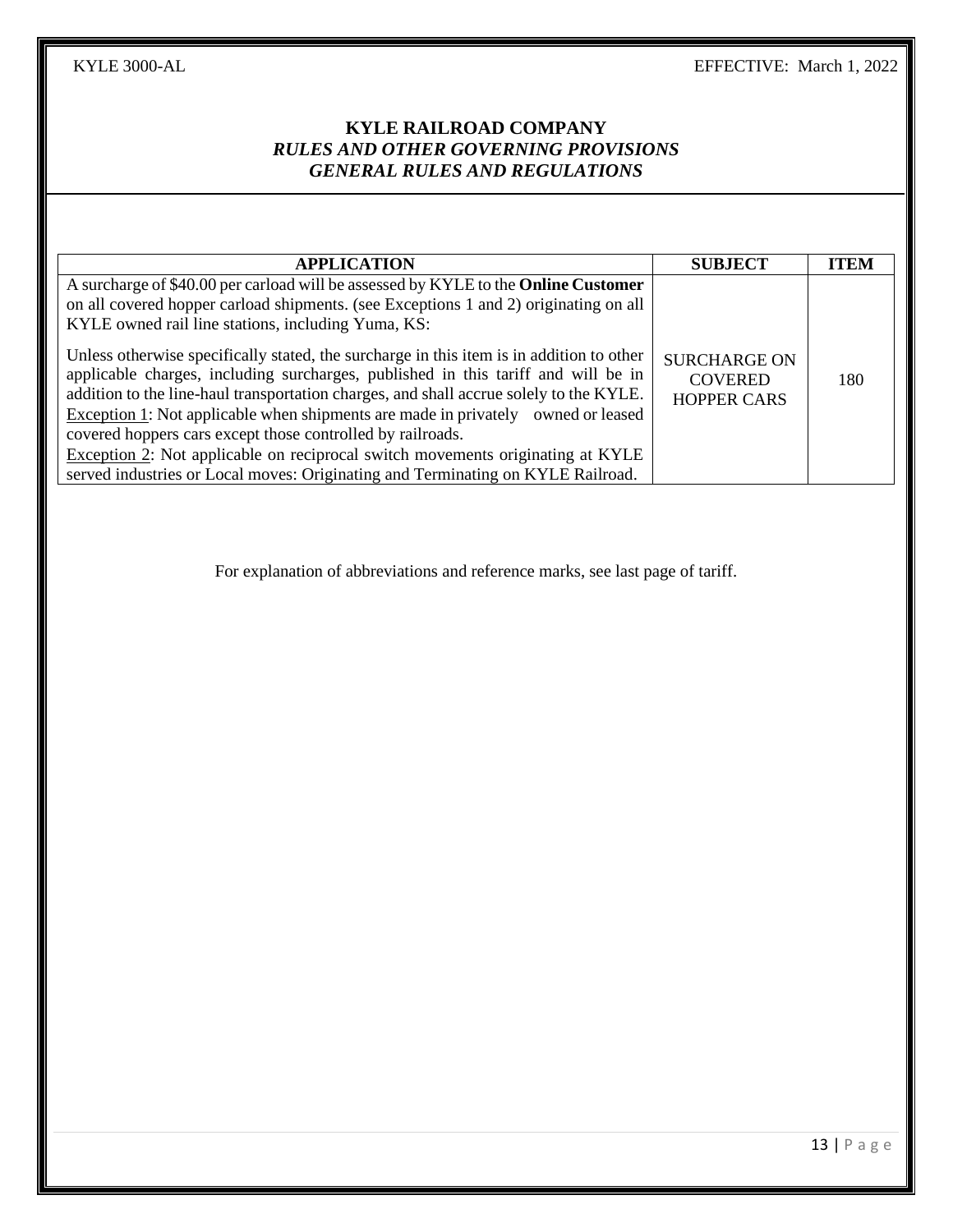### **KYLE RAILROAD COMPANY**

#### *SECTION 1 – SPECIAL COMMODITY RATES*

\*The number prefixed to a station name is its Index Number.

\*When rates are published in this Section on a given shipment, such rates will apply to the exclusion of the rates in any other section. \*Rates named in this Section, except as noted in individual items, are subject to the provisions of Items 50 and 55.

#### **ITEM 200**

(x) CORN - STCC 01-132-xx (x) SORGHUM GRAINS - STCC 01-136-xx (x) SOYBEANS - STCC 01-144-xx (x) WHT MDLGS - STCC 20-412-10 (x) OIL CAKE/MEAL - STCC 20-939-xx (x) RYE - STCC 01-135-xx (x) OATS – STCC 01-133-10 (x) DISTILLERS MASH – STCC 20-859-40

\*In Bulk, Covered Hopper Cars, one or more cars at a time

|              |                                 | $(H)$ RATES          |                 |  |  |  |
|--------------|---------------------------------|----------------------|-----------------|--|--|--|
|              | <b>ORIGIN</b>                   | <b>COURTLAND, KS</b> |                 |  |  |  |
| <b>INDEX</b> | <b>KANSAS ORIGIN</b>            | <b>COLUMN1</b>       | <b>COLUMN 2</b> |  |  |  |
|              |                                 | <b>LOW CAP</b>       | <b>HIGH CAP</b> |  |  |  |
| 50           | <b>BELLEVILLE</b>               | \$610                | \$674           |  |  |  |
| 61           | <b>NORWAY</b>                   | \$610                | \$674           |  |  |  |
| 65           | <b>COURTLAND</b>                | $- - - - -$          | $---$           |  |  |  |
| 85           | <b>OTEGO</b>                    | \$710                | \$785           |  |  |  |
| 100          | <b>BELLAIRE</b>                 | \$810                | \$895           |  |  |  |
| 130          | PHILLIPSBURG                    | \$860                | \$951           |  |  |  |
| 135          | <b>STUTTGART</b>                | \$860                | \$951           |  |  |  |
| 150          | <b>NORTON</b>                   | \$860                | \$951           |  |  |  |
| 160          | <b>JENNINGS</b>                 | \$860                | \$951           |  |  |  |
| 165          | <b>DRESDEN</b>                  | \$860                | \$951           |  |  |  |
| 170          | <b>SELDEN</b>                   | \$910                | \$1,006         |  |  |  |
| 175          | <b>REXFORD</b>                  | \$910                | \$1,006         |  |  |  |
| 180          | <b>BRETON</b>                   | \$910                | \$1,006         |  |  |  |
| 185          | <b>GEM</b>                      | \$910                | \$1,006         |  |  |  |
| 195          | <b>LEVANT</b>                   | \$910                | \$1,006         |  |  |  |
| 205          | <b>EDSON</b>                    | \$910                | \$1,006         |  |  |  |
| 210          | <b>GOODLAND</b>                 | \$910                | \$1,006         |  |  |  |
| 225          | <b>KANORADO</b>                 | \$910                | \$1,006         |  |  |  |
|              | <b>COLORADO ORIGINS</b>         |                      |                 |  |  |  |
|              |                                 |                      |                 |  |  |  |
| 230          | PECONIC                         | \$960                | \$1.062         |  |  |  |
| 275          | <b>LIMON</b>                    | \$960                | \$1,062         |  |  |  |
|              | RATES ARE IN DOLLAR PER CARLOAD |                      |                 |  |  |  |

#### **PROVISIONS:**

- 1. (#) Rates apply on commodities listed
- 2. Shipments are subject to Fuel Surcharge Tariff 92000.
- 3. When from facilities not switched directly by the KYLE, switching charge of connecting line will be in addition.

4. Rates apply as proportional rates only and only on thru continuous shipments from origins shown (or from intermediate origins Per Item 50) to destination beyond Courtland, KS or Norton, KS or Limon, CO, as the case may be and routed into Courtland, KS Or Norton, KS or Limon, CO via KYLE thence connection (s) of KYLE.

5. Rates apply only on AAR Accounting Rule 11 Shipments

6. (x) The Standard Transportation Commodity Code (STCC) number referred to shall embrace all articles assigned additional digits listed in the Standard Transportation Commodity Code STCC 6001-Series. Railinc Business Service Department Agent.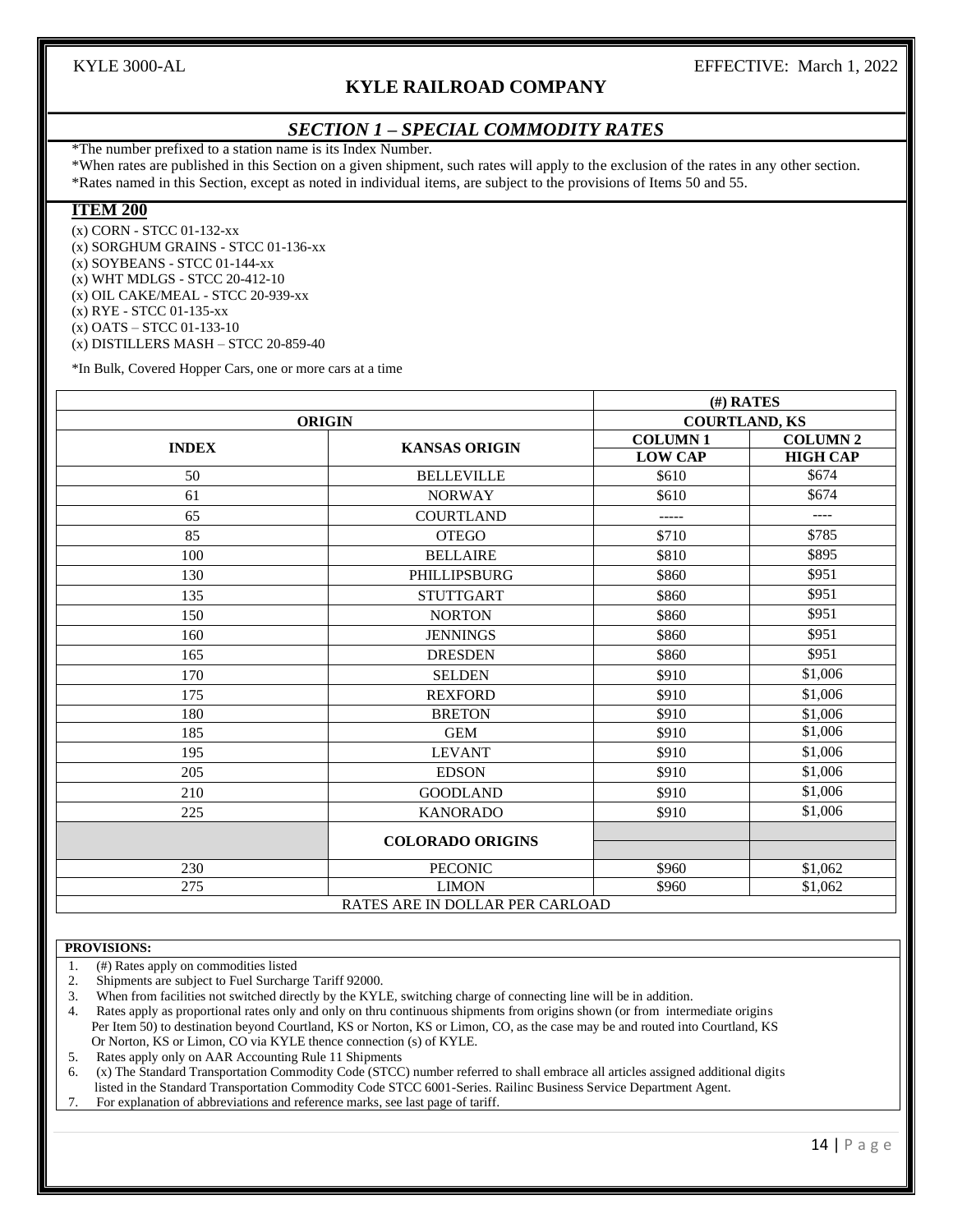#### **KYLE RAILROAD COMPANY**

### *SECTION 1 – SPECIAL COMMODITY RATES*

#### **ITEM 205**

CORN - STCC 01-132-15 SORGHUM GRAINS - STCC 01-136-xx \*In Bulk, Covered Hopper Cars

|                     | <b>DESTINATIONS:</b>                               |                             |          |             |                   |                 |          |             |                   |                                                |          |             |                   |                               |       |             |
|---------------------|----------------------------------------------------|-----------------------------|----------|-------------|-------------------|-----------------|----------|-------------|-------------------|------------------------------------------------|----------|-------------|-------------------|-------------------------------|-------|-------------|
| <b>ORIGIN</b>       | <b>KANSAS STATIONS</b><br><b>COLORADO STATIONS</b> |                             |          |             |                   |                 |          |             |                   |                                                |          |             |                   |                               |       |             |
| <b>STATIONS:</b>    |                                                    | <b>COLBY/SELDEN/REXFORD</b> |          |             |                   | <b>GOODLAND</b> |          |             |                   | <b>BURLINGTON/ STRATTON/</b><br><b>SEIBERT</b> |          |             |                   | FLAGLER/ ARRIBA/ GENOA/ LIMON |       |             |
|                     |                                                    | <b>SINGLE CAR</b>           | @ 25 CAR |             | <b>SINGLE CAR</b> |                 | @ 25 CAR |             | <b>SINGLE CAR</b> |                                                | @ 25 CAR |             | <b>SINGLE CAR</b> |                               |       | @ 25 CAR    |
|                     | LOW                                                | <b>HIGH</b>                 | LOW      | <b>HIGH</b> | LOW               | <b>HIGH</b>     | LOW      | <b>HIGH</b> | LOW               | <b>HIGH</b>                                    | LOW      | <b>HIGH</b> | LOW               | <b>HIGH</b>                   | LOW   | <b>HIGH</b> |
|                     | CAP                                                | CAP                         | CAP      | CAP         | CAP               | CAP             | CAP      | CAP         | CAP               | CAP                                            | CAP      | CAP         | CAP               | CAP                           | CAP   | CAP         |
| <b>NORWAY</b>       | \$755                                              | \$835                       |          |             | \$755             | \$835           |          |             | \$840             | \$929                                          |          |             | \$875             | \$968                         |       |             |
| <b>BELLEVILLE</b>   | \$705                                              | \$780                       | \$655    | \$724       | \$705             | \$780           | \$655    | \$724       | \$790             | \$874                                          | \$740    | \$818       | \$825             | \$912                         | \$775 | \$857       |
| <b>COURTLAND</b>    | \$705                                              | \$780                       | \$655    | \$724       | \$705             | \$780           | \$655    | \$724       | \$790             | \$874                                          | \$740    | \$818       | \$825             | \$912                         | \$775 | \$857       |
| <b>MANKATO</b>      | \$705                                              | \$780                       |          |             | \$705             | \$780           |          |             | \$790             | \$874                                          |          |             | \$825             | \$912                         |       |             |
| LEBANON             | \$705                                              | \$780                       |          |             | \$705             | \$780           |          |             | \$790             | \$874                                          |          |             | \$825             | \$912                         |       |             |
| <b>BELLAIRE</b>     | \$655                                              | \$724                       |          |             | \$655             | \$724           |          |             | \$740             | \$818                                          |          |             | \$775             | \$857                         |       |             |
| <b>SMITH CENTER</b> | \$655                                              | \$724                       |          |             | \$655             | \$724           |          |             | \$740             | \$818                                          |          |             | \$775             | \$857                         |       |             |
| <b>ATHOL</b>        | \$630                                              | \$697                       |          |             | \$630             | \$697           |          |             | \$665             | \$735                                          |          |             | \$700             | \$774                         |       |             |
| <b>KENSINGTON</b>   | \$595                                              | \$658                       |          |             | \$595             | \$658           |          |             | \$630             | \$697                                          |          |             | \$665             | \$735                         |       |             |
| <b>AGRA</b>         | \$595                                              | \$658                       |          |             | \$595             | \$658           |          |             | \$630             | \$697                                          |          |             | \$665             | \$735                         |       |             |
| <b>GRETNA</b>       | \$595                                              | \$658                       |          |             | \$595             | \$658           |          |             | \$630             | \$697                                          |          |             | \$665             | \$735                         |       |             |
| PHILLIPSBURG        | \$595                                              | \$658                       |          |             | \$595             | \$658           |          |             | \$630             | \$697                                          |          |             | \$665             | \$735                         |       |             |
| <b>NORTON</b>       | \$595                                              | \$658                       | \$545    | \$603       | \$595             | \$658           | \$545    | \$603       | \$630             | \$697                                          | \$580    | \$641       | \$665             | \$735                         | \$615 | \$680       |
| <b>DRESDEN</b>      |                                                    |                             |          |             |                   |                 |          |             | \$595             | \$658                                          |          |             | \$665             | \$735                         |       |             |
| <b>SELDEN</b>       |                                                    |                             |          |             |                   |                 |          |             | \$595             | \$658                                          |          |             | \$665             | \$735                         |       |             |
| <b>REXFORD</b>      |                                                    |                             |          |             |                   |                 |          |             | \$595             | \$658                                          |          |             | \$665             | \$735                         |       |             |
| <b>GOODLAND</b>     |                                                    |                             |          |             |                   |                 |          |             |                   |                                                |          |             | \$595             | \$658                         |       |             |

#### **PROVISIONS:**

1. Rates are in dollars per car and apply on shipments of corn (STCC 01-132-15) or sorghum grains (STCC 01-136(x)) in KYLE supplied covered hopper cars; surcharges as published in this tariff shall not apply on shipments moving under the rates herein.

2. Shipments are subject to Fuel Surcharge Tariff 92000.

3. Rates apply only from/to facilities switched direct by the KYLE; and apply from/to stations intermediate to origins/destinations shown (See Items 50 and 55); and apply via KYLE.

4. @ Applies when twenty-five (25) or more cars are billed on one day on one bill of lading from one consignor at one origin to one consignee at one destination. Loading station and unloading station must be capable of handling 25 cars in one spot.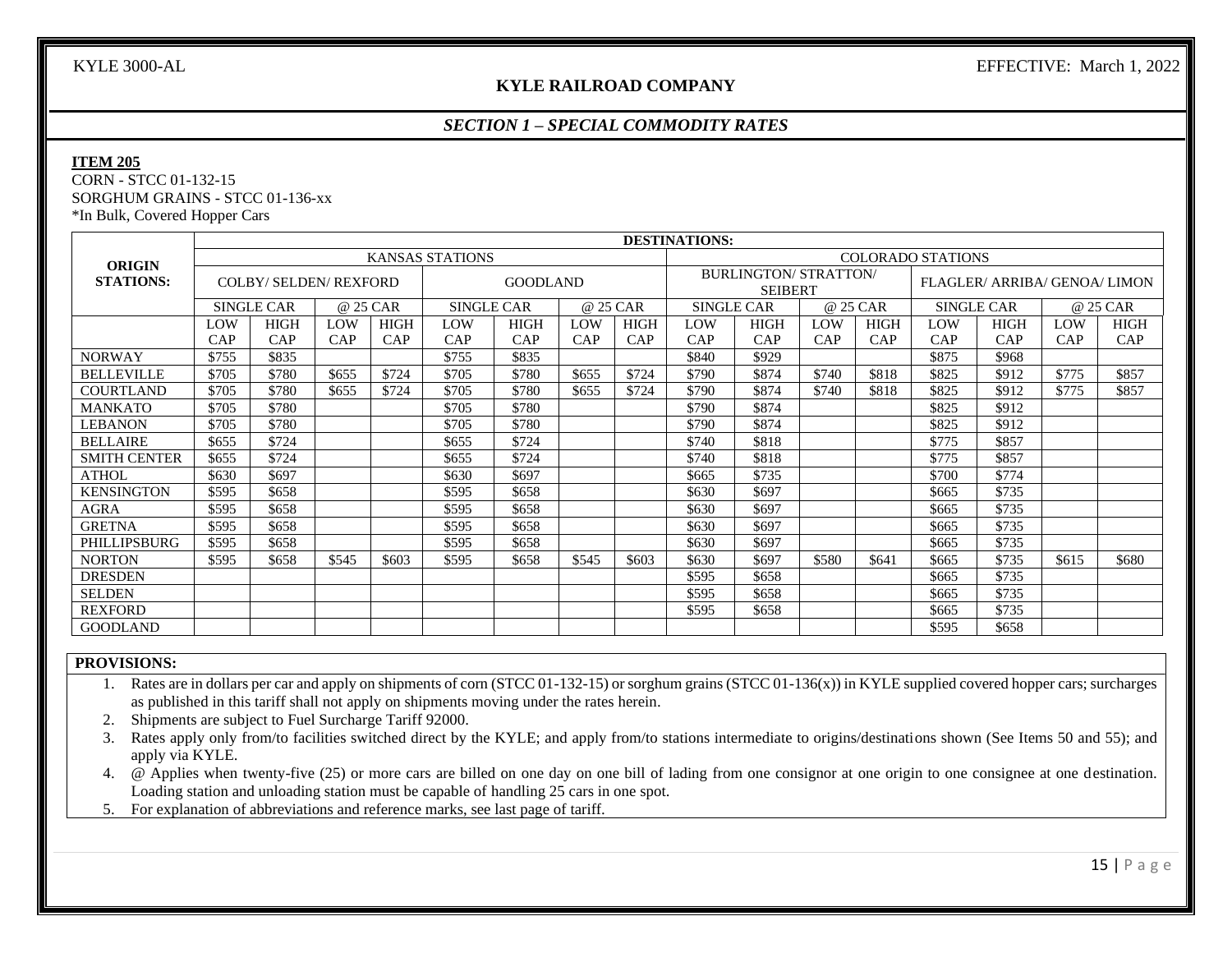# **KYLE RAILROAD COMPANY**

# *SECTION 1 – SPECIAL COMMODITY RATES*

# **ITEM 420**

#### COMMODITY: MILO-STCC: 01-136-xx CORN- STCC: 01-132-15 DESTINATION: Phillipsburg, KS

|             |                     | COLUMN 1 -     | <b>COLUMN 2-</b> |  |  |
|-------------|---------------------|----------------|------------------|--|--|
| <b>OPSL</b> | <b>ORIGIN</b>       | PHILLIPSBURG   | PHILLIPSBURG     |  |  |
|             |                     | <b>LOW CAP</b> | <b>HIGH CAP</b>  |  |  |
| 65          | <b>COURTLAND</b>    | \$497          | \$550            |  |  |
| 80          | <b>MANKATO</b>      | \$497          | \$550            |  |  |
| 95          | <b>LEBANON</b>      | \$497          | \$550            |  |  |
| 100         | <b>BELLAIRE</b>     | \$444          | \$492            |  |  |
| 105         | <b>SMITH CENTER</b> | \$444          | \$492            |  |  |
| 110         | <b>ATHOL</b>        | \$418          | \$462            |  |  |
| 115         | <b>KENSINGTON</b>   | \$381          | \$421            |  |  |
| 120         | AGRA                | \$381          | \$421            |  |  |
| 125         | <b>GRETNA</b>       | \$343          | \$379            |  |  |
| 130         | PHILLIPSBURG        | \$306          | \$338            |  |  |
| 140         | <b>PRAIRIE VIEW</b> | \$343          | \$379            |  |  |
| 145         | <b>ALMENA</b>       | \$418          | \$464            |  |  |
| 150         | <b>NORTON</b>       | \$444          | \$492            |  |  |

#### **PROVISIONS:**

1. Applies only on Milo (STCC: 01-136-xx) and Corn (STCC: 01-132-15) in KYLE covered hopper cars.

- 2. Applies only on shipments originating at KYLE stations Courtland, KS thru Norton, KS (OPSL numbers 65 thru 150).
- 3. Charges are in dollars per car.
- 4. Rates will not apply on shipments accorded transit privileges nor diversion or reconsignment privileges.
- 5. Rates do not apply in combination with any other rates.
- 6. A minimum of five (5) car shipments must be billed from one origin to destination.
- 7. Shipments are subject to the Fuel Surcharge Tariff 92000.
- 8. Covered Hopper surcharges published in KYLE Tariff 3000 Item 180 shall not apply on shipments moving under the rates herein:
- 9. For explanation of abbreviations and reference marks, see last page of tariff.